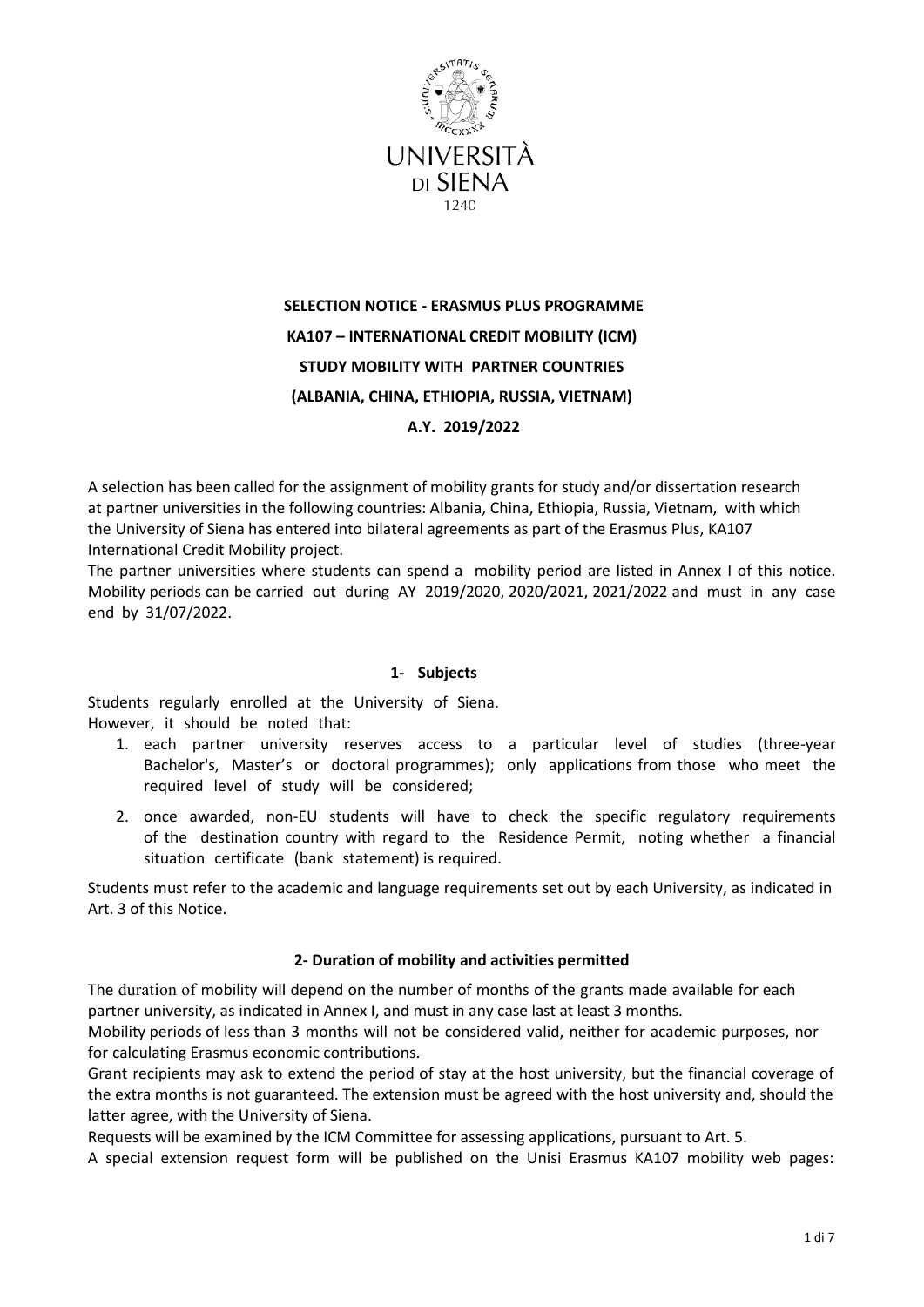

<http://usienaicm.wp.unisi.it/> The activities allowed during the study period abroad are:

- o course attendance;
- o sitting exams:
- o dissertation preparation.

Students who have already been in receipt of an Erasmus + Study or an Erasmus + Traineeship scholarship must take into account, before submitting their applications, that it is not possible to complete more than 12 total months of Erasmus mobility during the same cycle of studies (three-year Bachelor's, Master's or doctoral programmes) or than 24 total months for single cycle degree programmes.

#### **3-Host universities**

Students who wish to submit an application may choose two destinations from among the partner universities listed in Annex I of this notice, which reports the number of places available, the website and the relevant academic requirements for each:

## *- subject area which the mobility programme refers to:*

For each partner University, the table indicates the subject area covered by the mobility.

Any mobility requests for different subject areas will be examined by the ICM Commission as per Art. 5 and will in any case be subject to acceptance by the partner university. Before requesting mobility for a subject area other than the one indicated, we advise students to check the host university website for the academic offer, courses available and the required language proficiency.

Priority will in any case be assigned to students whose study plan abroad pertains to the subject area indicated.

#### *- study cycle for which the grant is reserved:*

The mobility programmes allowed are only those which involve the study cycle shown in the table for each partner university.

# *- level of language proficiency and/or required international language certification:*

Applicants must meet the language requirement of the partner university, as indicated in the table, and must also check the website of the University where they wish to apply before submitting an application. Applicants should therefore check that the courses they wish to follow are actually offered in a language they speak (not all courses are delivered in English, for example).

#### **4 – Submission of applications**

Before submitting a formal application, the student must contact the University of Siena Academic Exchange Coordinator for the selected Universities (as indicated in the table in annex 1).

#### The application must include:

a) application form: the information required in the form must be provided accurately and fully;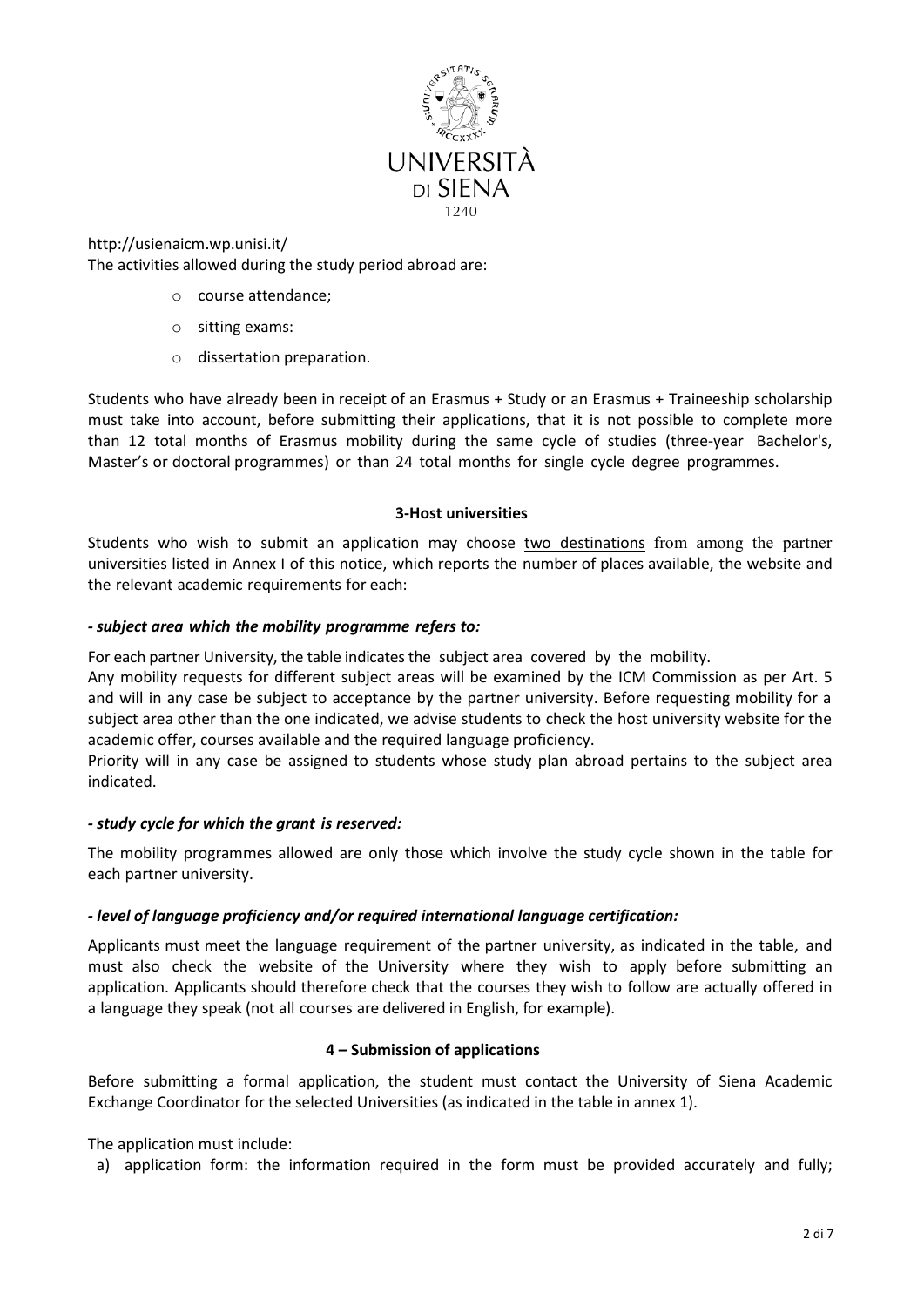

examinations to be passed abroad, where applicable, must be indicated taking into account the educational offer of the selected partner universities.

b) self-certification of the examinations passed with the weighted average, as resulting from the online secretarial service;

and, where available:

c) self-certification of language proficiency, if attained in a previous and recent study course at the University of Siena;

d) a copy of the certificate of proficiency in English or in the language of the host country unequivocally reporting the level (B1 to C2) awarded within the previous 2 years.

These documents must be e-mailed as a single file PDF file to the following address: [icm@unisi.it](mailto:icm@unisi.it) .

Please note that, as indicated in art. 3 of this notice, you will be able to select two Universities at most to which you wish to apply for your mobility programme.

Applicant students must be enrolled in a degree course relevant to the academic subject of each mobility exchange. Also in accordance with art. 3 of this notice of selection: "Any mobility requests for different subject areas will be examined by the ICM Commission as per Art. 5 and will in any case be subject to acceptance by the partner university. Before requesting mobility for a subject area other than the one indicated, we advise students to check the host university website for the academic offer, courses available and the required language proficiency.

Priority will in any case be assigned to students whose study plan abroad is relevant to the subject area indicated.".

Applications must be emailed to the following address**: [icm@unisi.it](mailto:icm@unisi.it)** no later than 11:59 PM on the following deadlines:

**6 November 2020; 22 January 2021; 16 April 2021; 9 July 2021; 1 October 2021; 26 November 2021; 21 January 2022;** 

Applications will be examined and grants awarded until allocated funds run out.

#### **5- Evaluation of applications**

The ICM committee shall assess applications. Said committee shall be nominated through a Provision of the General Manager and shall comprise professors who coordinate existing ICM projects, the Rector's Delegate for International Relations and at least one member of the International Relations Division.

Immediately after each deadline, the Committee shall meet to evaluate applications and assess candidates; the Committee may request an interview with the candidates, who will in this case be summoned by email [\(icm@unisi.it\)](mailto:icm@unisi.it).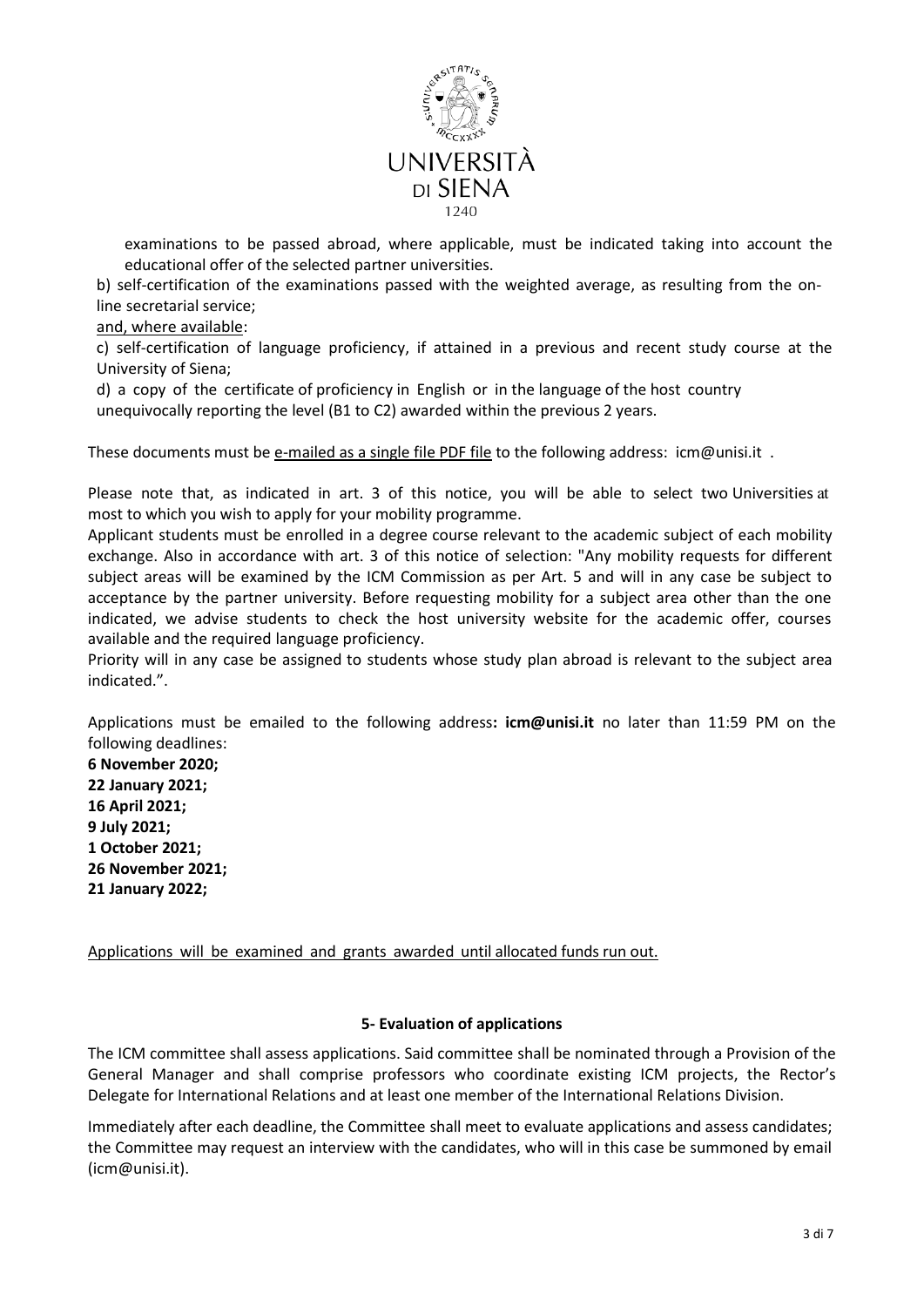

Applicants who fail to attend the interview will be excluded from the selection; any serious grounds (illness or serious personal reasons) that justify the impossibility of attending the interviews must be duly notified and a second opportunity for interview will be provided at the sole discretion of the ICM Committee.

Applications will be assessed taking into account the following elements:

- 1- academic merit:
- 2- suitability of the study plan abroad and the applicant's motivation;
- 3- language proficiency.

#### **6- Awarding of the grant**

The list of applicants selected for each destination, approved by a Provision of the General Manager, shall be published on the web pages of the International Relations Division dedicated to the ICM programme: <http://usienaicm.wp.unisi.it/>

## **Publication of the abovementioned list serves as official notification, and candidates will receive no further communication.**

The names of the selected applicants will be transmitted to the host university, which will give final confirmation of their acceptance and will send an email to the student to indicate the procedures for applying to the Institute.

The student selected and nominated by the partner university is required to submit all the documentation requested by the host university, in compliance with the timing and procedures communicated.

During the application process, the host university will verify that the student meets all the academic and language requirements, as specified in paragraph 3 of this notice. At this point, the university may also ask for specific certificates (academic record, learning agreement, language certification) to be forwarded. Should the enrolment process be successful, the student will be officially accepted as an "exchange student" within the Erasmus-ICM mobility programme.

The host university has the right to refuse applicants who do not meet the specified requirements or who do not present all the necessary forms.

#### **7- Obligations to be fulfilled by recipients**

Students in receipt of a grant must also deliver the **Financial Agreement** to the International Desk of the International Relations Division, in duplicate, duly filled out and signed, at least 45 days before their scheduled departure. The office will forward it to be signed by the legal representative. Delivery of the financial agreement is necessary to activate the grant payment procedures (see Article 9).

Immediately after the actual start of the mobility programme, students must send the "Erasmus Certificate" with the mobility start date and the signature of the host university to[: icm@unisi.it.](mailto:icm@unisi.it)

Failure to send the certificate with the start date will result in withdrawal of the advance grant payment already disbursed.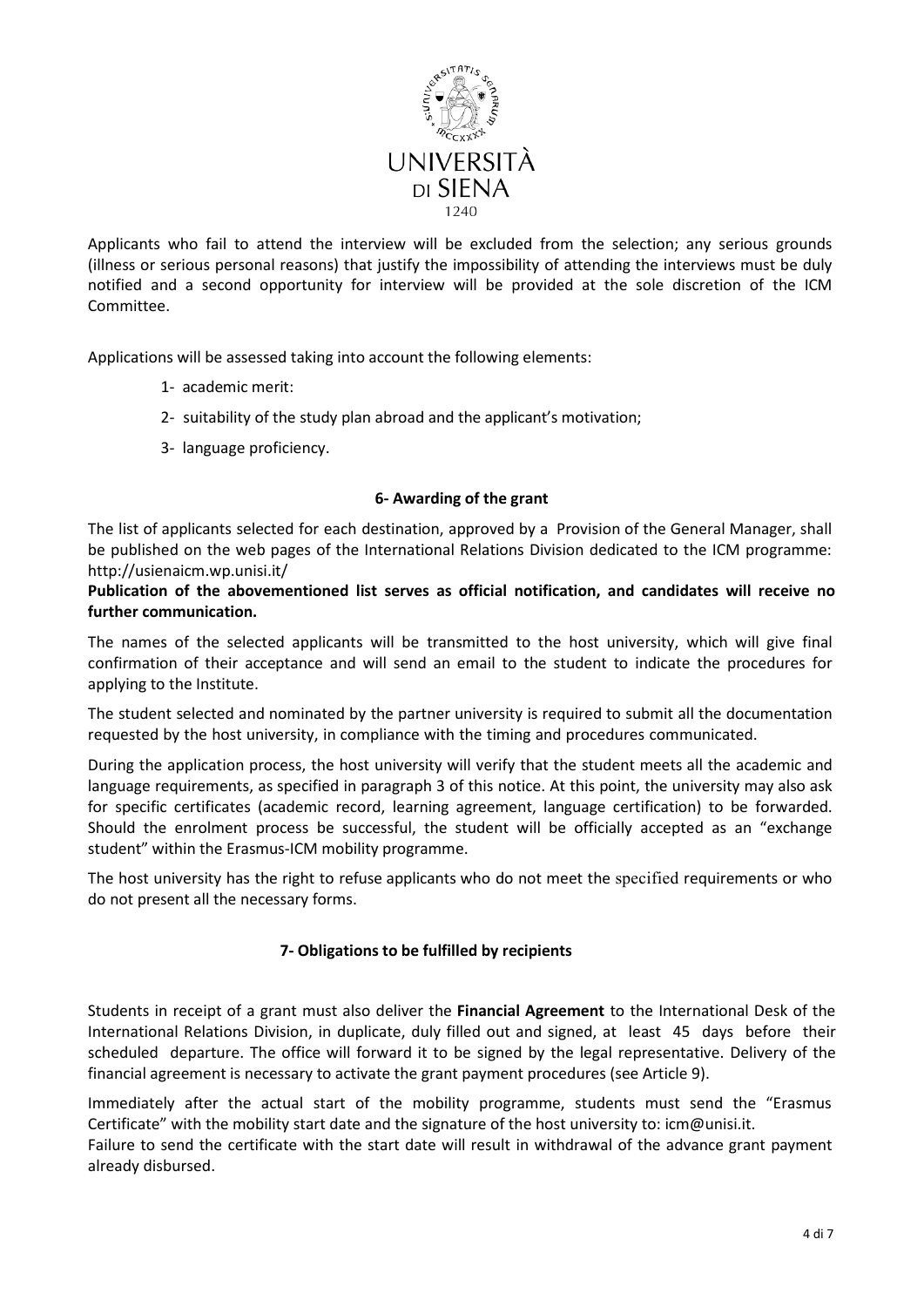

Selected students who wish to forego the grant must promptly inform the International Relations Division by delivering or emailing the relevant form which may be downloaded from the Erasmus ICM mobility pages: <http://usienaicm.wp.unisi.it/> and must notify the host university promptly.

Within 10 days of returning from the period of study abroad, students must sen[d](mailto:) the following final documentation as separate files (PDF format) t[o icm@unisi.it:](mailto:icm@unisi.it)

- Erasmus Certificate with the mobility start and end dates;

- Copy of the Learning Agreement, completed in all sections and duly signed (the original must be submitted to the appropriate Students and Course Administration Office);

- Copy of the Transcript of records, in which the host university certifies the exams completed during mobility (the original must be submitted to the Students and Course Administration Office in order to complete the recognition procedure). Considering that the host university shall send the transcript to the student after he returns home, students can send a copy of the document even after the 10 days specified above.

Students are also required to draw up, as soon as they receive the email from the European mobility management system (sender: replies-will-be-discarded@ec.europa.eu), the final narrative report (EU survey); writing this is compulsory and a requisite for receiving the balance of the mobility contribution (see Article 9).

#### **8 – Recognition of academic activities carried out during mobility and final documentation**

The student must contact the appropriate Unisi Students and Course Administration Office (USD) to start the procedures for recognizing credits awarded abroad.

#### Before leaving :

1) Before leaving, the student must fill in the Learning Agreement (LA), sign it and submit it to the Students and Course Administration Office (*Ufficio Studenti e Didattica* - USD) of their Department in time for approval by the Teaching Committee (*Comitato per la Didattica* - CD), i.e. approximately 1 month before departure (2 months if departure is scheduled for September);

- should the deadline for submitting the LA to the host university for the Erasmus registration procedure (application) fall before the date of the Committee meeting, the Chair of the Teaching Committee shall sign the LA, which will subsequently be approved by the Teaching Committee. The student shall collect a copy to send to the host university.

- should it also be impossible to obtain the signature of the Chair of the Teaching Committee before the deadline, the student shall take the LA to the International Relations Division to be signed by the Institutional Erasmus Coordinator. The student will collect a copy to send to the host university, while the original will be sent by the Division to the appropriate Students and Course Administration Office.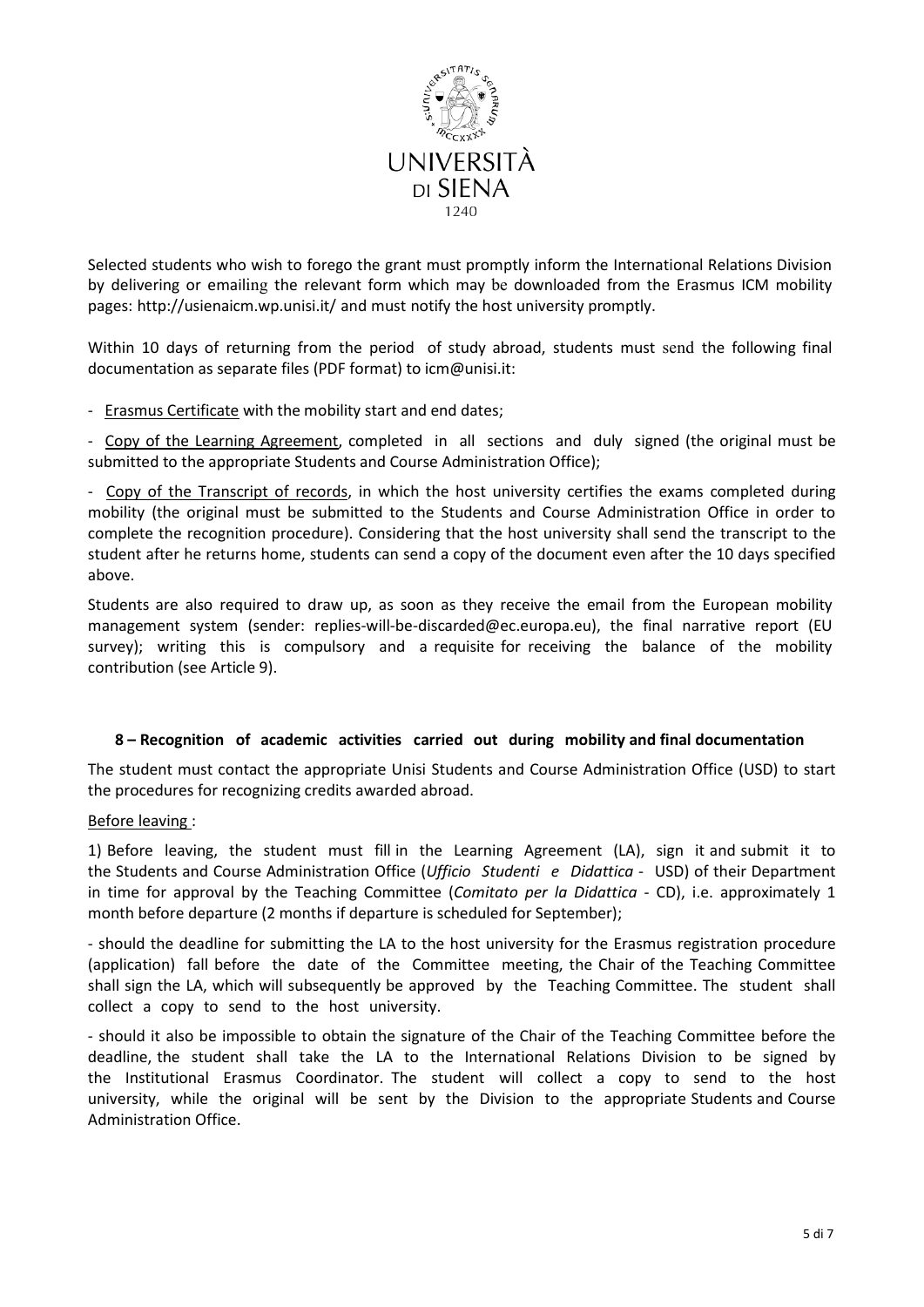

2) Once the LA has been approved, the Chair of the Teaching Committee shall sign the "Sending institution – Responsible person's signature" box and the Students and Course Administration Office shall fill in the field for internal use only;

3) Before leaving, the student MUST collect the original LA and take it to the host university for signature. A copy must remain at the Students and Course Administration Office.

## During mobility :

Should the student need to make any change to the LA, he/she must fill in the *During the mobility* section, have it signed by the host university first and then send it by e-mail to the Students and Course Administration Office (within 2 months from the start of the mobility) which will then pass it on to the Teaching Committee. Upon approval of the variations by the Teaching Committee, the Students and Course Administration Office will complete the part for which it is responsible and send the document back to the student by e-mail.

#### On returning

The student shall deliver the Learning Agreement, signed in all its parts, and the original Transcript of records issued by the host university, to his/her USD, as well as any other documentation that the Students and Course Administration Office requests in order to complete the recognition procedure.

#### **9 - Financial Contributions**

The Erasmus mobility referred to in this notice provides participants with a European contribution structured as follows:

- European contribution of **700 €** per month for food and board;
- European contribution for travel expenses:
	- towards Albania: a total of **275** Euros;
	- towards the Russian Federation: a total of **360** Euros (or in any case in accordance with the sum indicated in the European table, depending on the number of kilometres separating Siena from the destination city, as determined by the European distance calculator: https://ec.europa.eu/programmes/erasmus-plus/resources/distance-calculator\_en) ;
	- towards Ethiopia: a total of **820** Euros;
	- towards China and Vietnam: a total of **1500** Euros;

- a supplementary European contribution for mobility of **80** Euros per month; this contribution serves to cover any expenses incurred for obtaining a visa and additional healthcare insurance; considering the current international health emergency, students are strongly advised to stipulate additional health insurance that takes into consideration the current COVID19 emergency. Recipients can contact the office for assistance (icm.@unisi.it).

The total amount of the contribution will be disbursed as follows:

- a 70% advance payment within 30 days of signing the Financial Agreement; payment in advance is in any case subject to the student receiving a visa for entry into the host country (see art. 7), if required. Students who are required to obtain a visa before entering the host country must therefore email a copy of the visa to [icm@unisi.it](mailto:icm@unisi.it) in order to start advance payment procedures.